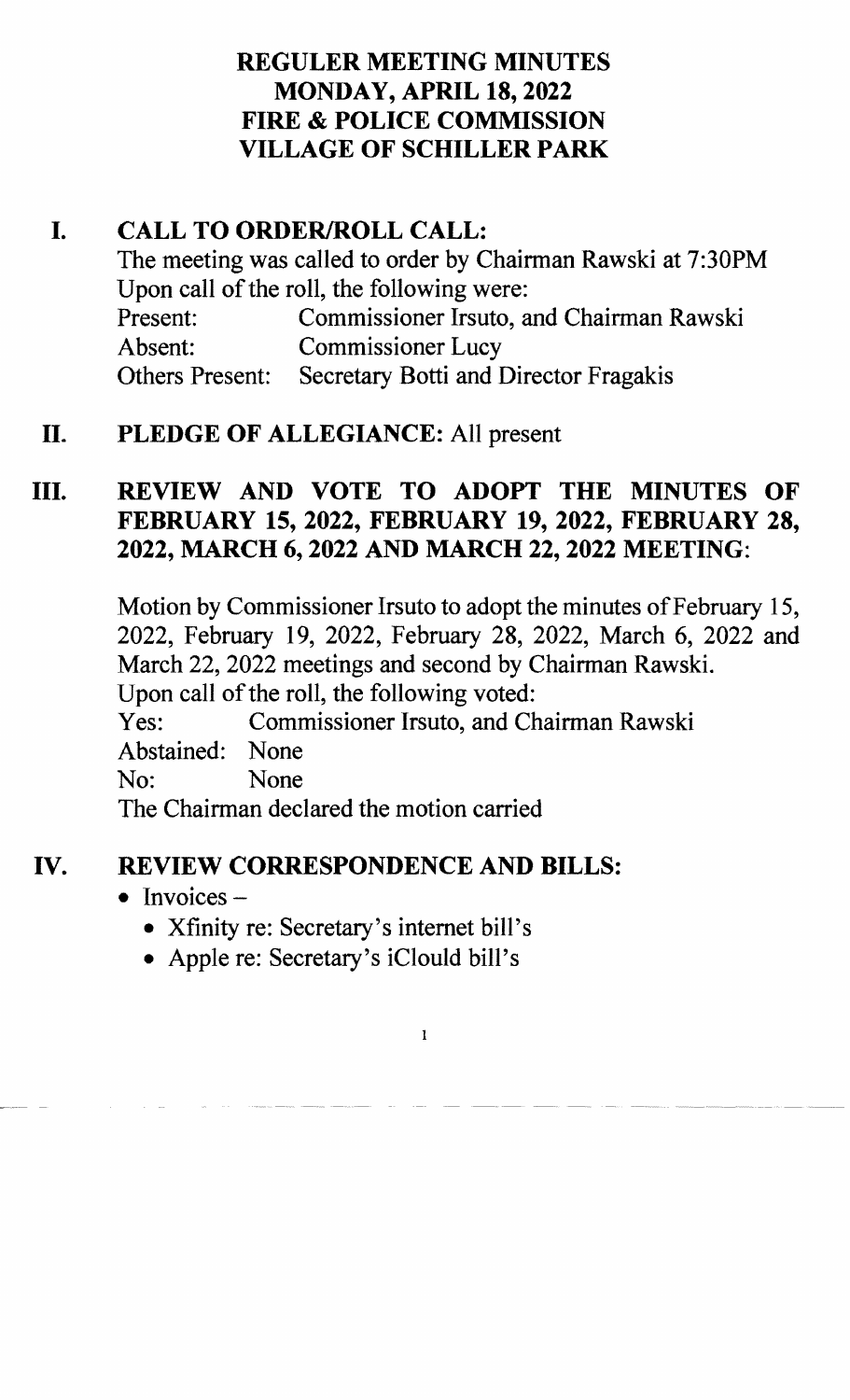- C.O.P.S & F.I.R.E. Testing Services re: Written exams for both Fire & Police and agility exams
- Standard & Associates re: Psychological exam for John R. O'Grady and Daniel Linehan
- Conrad Polygraph re: Polygraph exams for Daniel DeSimone, Brian D. Borshell Jr., John R. O'Grady, James R. Munger and Francisco A. Mendoza
- Concentra re: Medical exam for John R. O'Grady, Francisco A. Mendoza and James R. Munger
- Advocate Occupational Health re: Daniel Linehan
- Correspondence Personnel
	- Standard & Associates re: Psychological evaluation Daniel P. Linehan, John O'Grady, Francisco A. Mendoza and James R. Munger
	- Conrad Polygraph re: Polygraph exams for Daniel P. Linehan, James R. Munger and Francisco A. Mendoza
	- Advocate Medical Group re: Daniel P. Linehan

### V. DISCUSS PROGRESS OF PROBATIONARY EMPLOYEES IN THE LAST TWO MONTHS OF THEIR PROBATIONARY PERIOD AND VOTE FOR PERMANENT APPOINTMENT OR DISMISSAL (Note: this discussion may be in executive session):

Motion by Commissioner Irsuto and second by Chairman Rawski to concur with the recommendation of Director Fragakis to conditionally appoint James W. Scheib to the permanent rank of Lieutenant for the Police department, as of April 2, 2022.

Upon a call of the roll, the following voted:

Yes: Commissioner Irsuto, and Chairman Rawski

No: None

The Chairman declared the motion carried.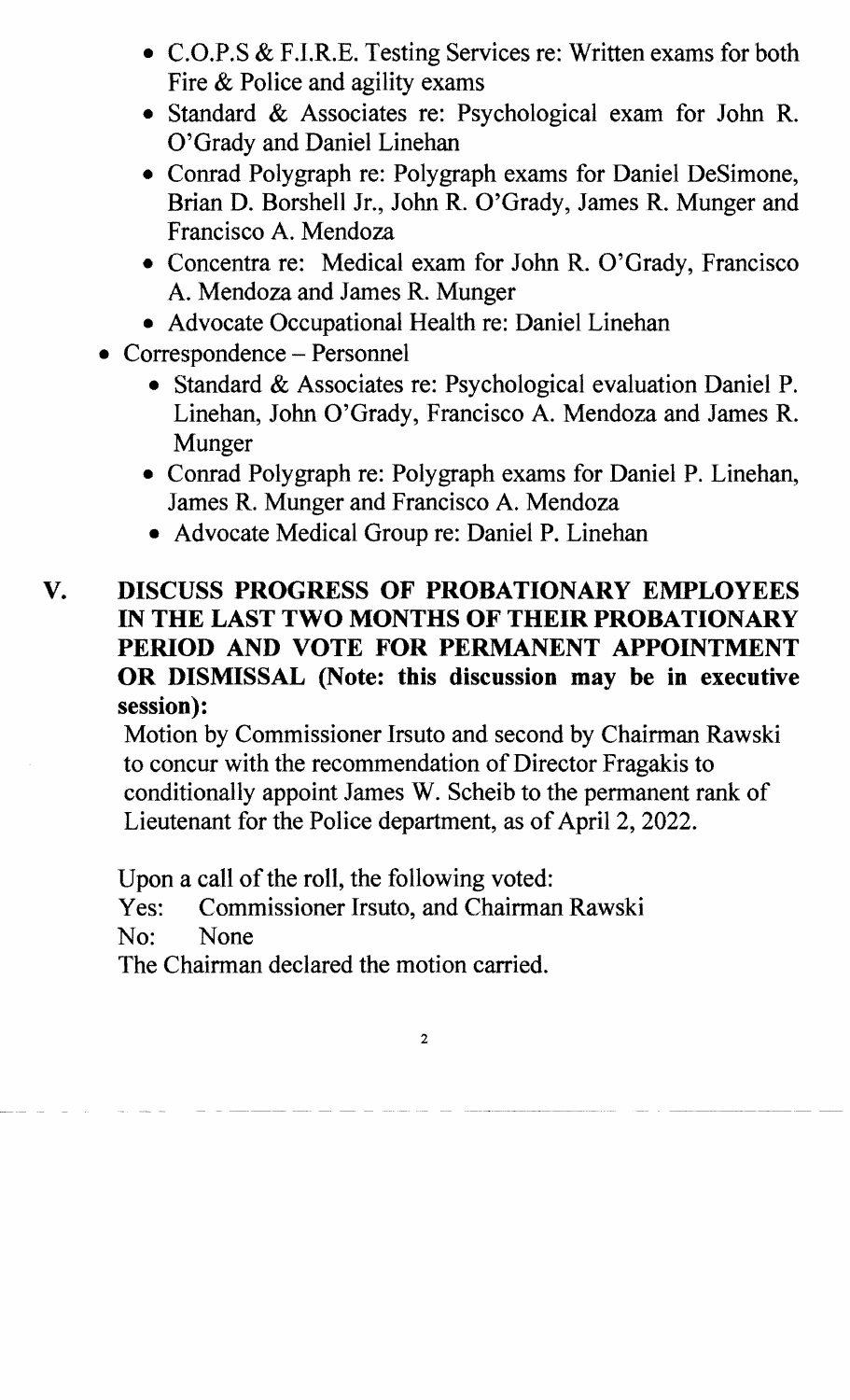Motion by Commissioner Irsuto and second by Chairman Rawski to concur with the recommendation of Director Fragakis to conditionally appoint Nicholas E. Brzezinski to the permanent rank of Sergeant for the Police department, as of April 18, 2022.

Upon a call of the roll, the following voted: Yes: Commissioner Irsuto, and Chairman Rawski No: None The Chairman declared the motion carried.

# VI. DISCUSS STATUS OF OPEN POSITIONS FOR BOTH FIRE AND POLICE DEPARTMENTS:

- Police Department: Has no  $(0)$  openings
- Fire Department: Has three  $(3)$  openings, with two  $(2)$  approved

## VII. REVIEWING THE DATES THAT ARE SET FOR NEW POLICE TESTING (Original Appointment), AND DISCUSS DATES FOR LATERAL TRANSFER APPLICATIONS:

# Police Testing Schedule, (Original appointment)

- Accepted Applications until Wednesday, April 13, 2022, with a cutoff time of 4 P.M.
- Orientation & written examinations will be held on Sunday, May 1, 2022, at the Schiller Park Community Center
	- o Registration will begin at 8:30 AM by C.O.P.S.
	- o Orientation will begin at 9:00 AM and doors will be locked
	- o Written exam will begin at or around 10 AM
	- o P.O.W.E.R. test will be held on Sunday, May 22, 2022, at the East Leyden High School Field House
	- o Registration will begin at 8:30 AM by C.O.P.S.

- o P.O.W.ER test will begin at 9 AM and doors will be locked
- Oral examinations will be held on Monday, June 6, 2022 and Tuesday, June 7, 2022 (Note: Chris will be the helper)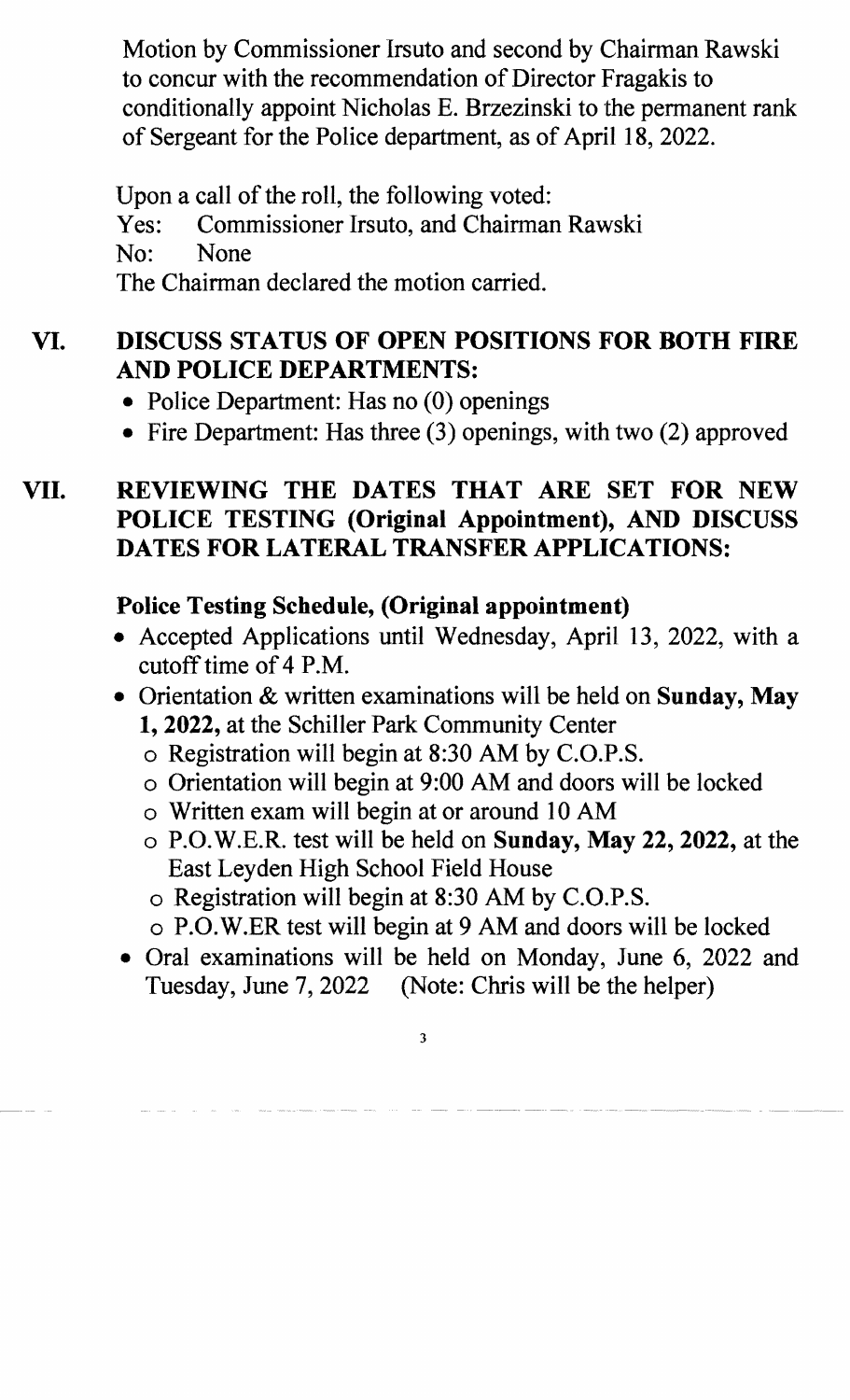- Stats on applications:
	- $\circ$  Sixteen (16) purchased and Ten (10) eligible to take the test
- Final Eligibility list to be tentatively completed and posted by June 15, 2022 or sooner

### Reviewing date for Police Lateral's testing:

- Waiting on Village Board to approve better salaries
- VIII. DISCUSS POLICE P.O.W.E.R TEST PASS/FAIL LEVELS BASED ON AGE AND GENDER OR HAVE A STANDARD FOR ALL CANDIDATES REGARDLESS OF AGE OR GENDER:
	- Hold until the next meeting in May
	- IX. REVIEWING THE DATES THAT ARE SET FOR NEW FIREFIGHTERIPARAMEDIC TESTING (Original Appointment):
		- Accepted Applications until Wednesday, April 13, 2022, with a cutoff time of 4 P.M.
		- Orientation & written examinations will be held on Sunday May 1, 2022, at the Schiller Park Community Center:
			- o Registration will begin at 8:30 AM by F.I.R.E. testing service
			- o Orientation will begin at 9:00 AM and doors will be locked
			- o Written exam will begin at or around 10 AM
		- Oral examinations will be held on Monday, June 6, 2022 and Tuesday, June 7, 2022 (Note: Chris will be the helper)
		- Stats on applications:
			- o Fourteen (14) purchased, and Eight (8) eligible to take the test
		- Final Eligibility list to be tentatively completed and posted by June 13, 2022, or sooner